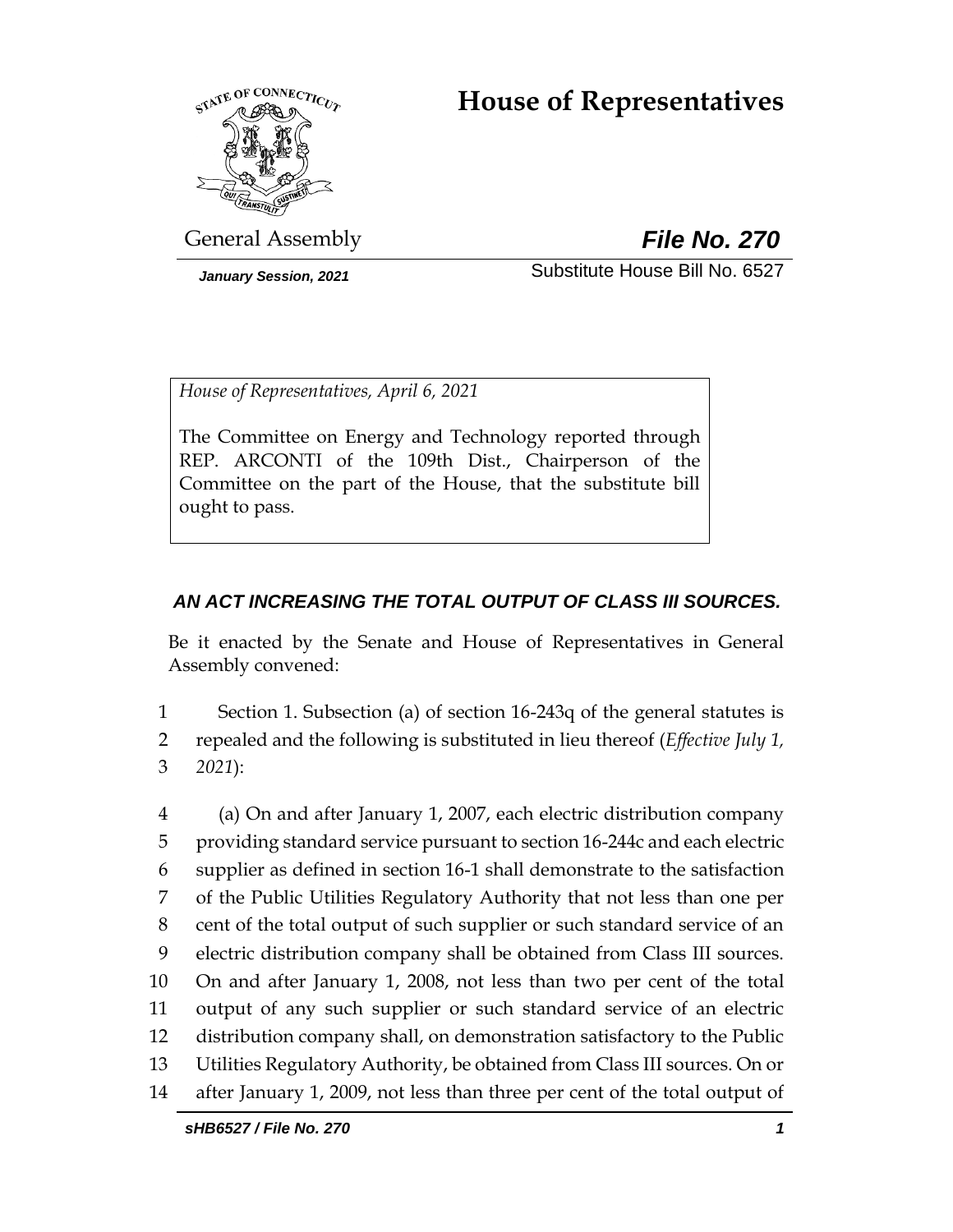any such supplier or such standard service of an electric distribution company shall, on demonstration satisfactory to the Public Utilities Regulatory Authority, be obtained from Class III sources. On and after January 1, 2010, not less than four per cent of the total output of any such supplier or such standard service of an electric distribution company shall, on demonstration satisfactory to the Public Utilities Regulatory 21 Authority, be obtained from Class III sources. On and after January  $1<sub>L</sub>$  2022, until December 31, 2024, not less than five per cent of the total 23 output of any such supplier or such standard service of an electric distribution company shall, on demonstration satisfactory to the Public 25 Utilities Regulatory Authority, be obtained from Class III sources. Electric power obtained from customer-side distributed resources that does not meet air and water quality standards of the Department of Energy and Environmental Protection is not eligible for purposes of meeting the percentage standards in this section.

This act shall take effect as follows and shall amend the following sections:

| Section 1 | $ $ <i>July 1, 2021</i> | $16 - 243g(a)$ |
|-----------|-------------------------|----------------|
|           |                         |                |

*ET Joint Favorable Subst.*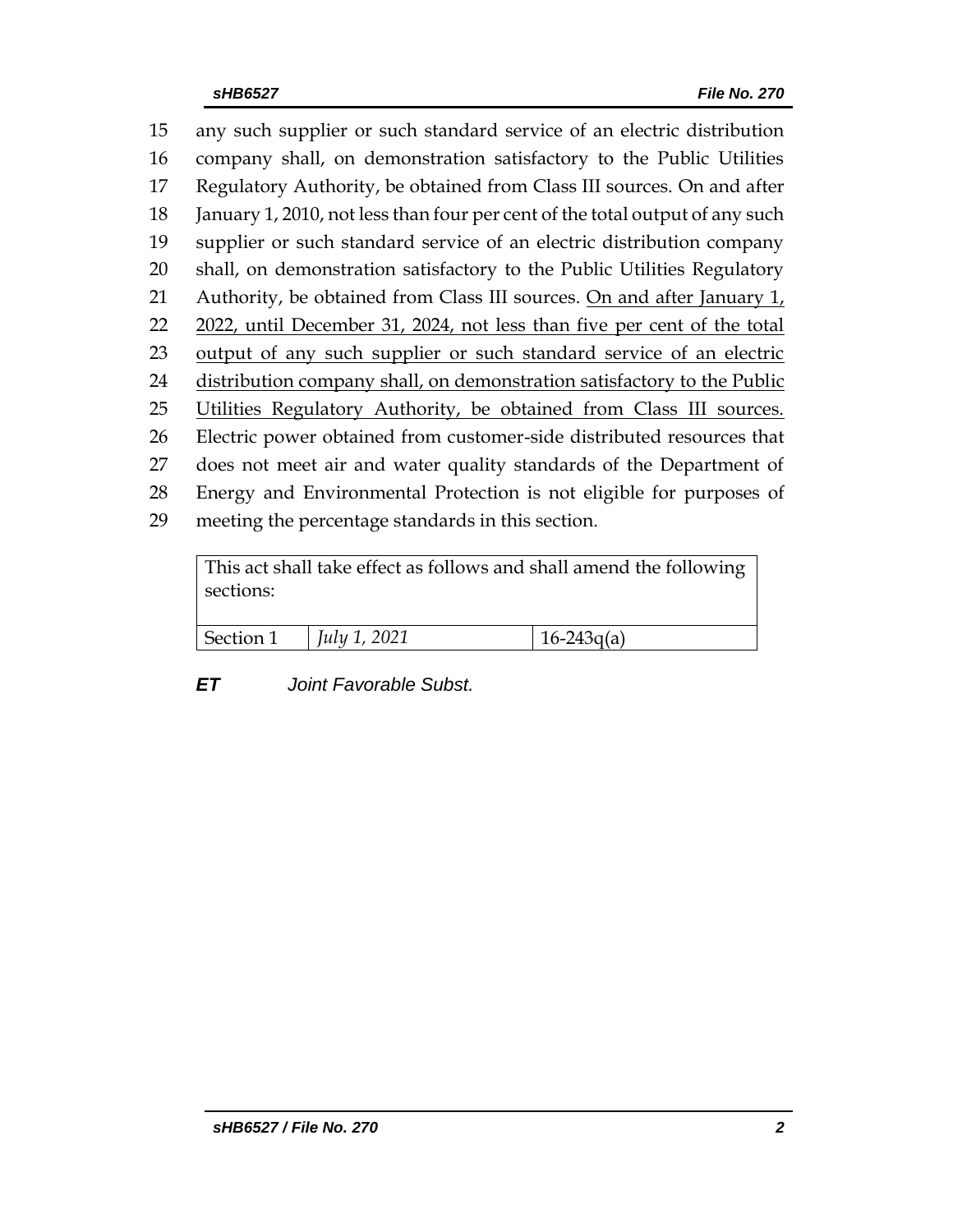*The following Fiscal Impact Statement and Bill Analysis are prepared for the benefit of the members of the General Assembly, solely for purposes of information, summarization and explanation and do not represent the intent of the General Assembly or either chamber thereof for any purpose. In general,*  fiscal impacts are based upon a variety of informational sources, including the analyst's professional *knowledge. Whenever applicable, agency data is consulted as part of the analysis, however final products do not necessarily reflect an assessment from any specific department.*

### *OFA Fiscal Note*

*State Impact:* None

*Municipal Impact:* None

#### *Explanation*

There is no fiscal impact resulting from the bill, which increases the output of Class III energy sources to at least 5% of the total output by electric distribution companies between January 1, 2022 and December 31, 2024.

While the bill is not anticipated to have a fiscal impact, it may impact ratepayers to the extent that Class III energy sources are more costly to procure than traditional sources.

#### *The Out Years*

*State Impact:* None *Municipal Impact:* None